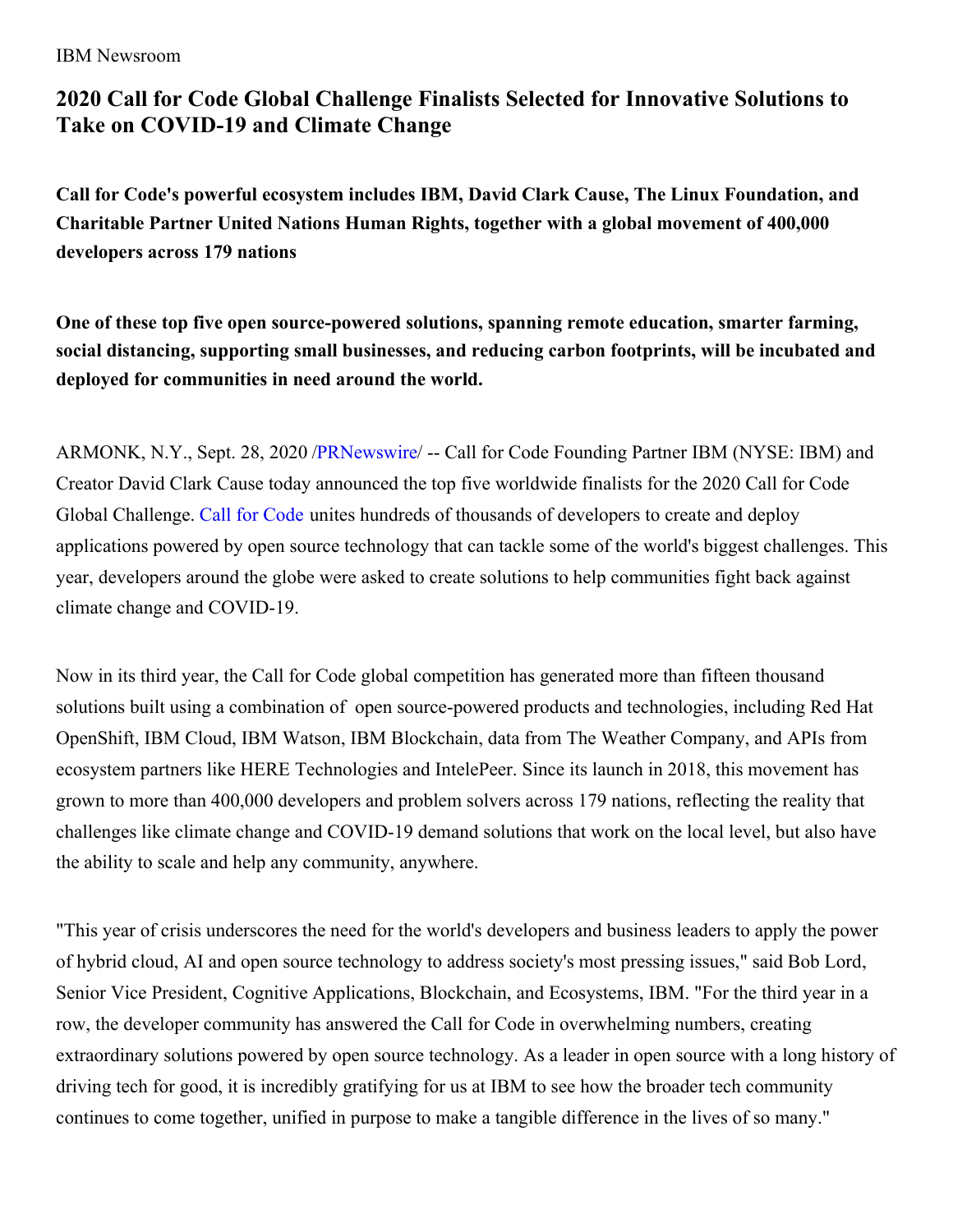#### **Call for Code Global Top Five**

These five finalists were chosen from an elite group of top solutions from each region of the world:

- **[Agrolly](https://c212.net/c/link/?t=0&l=en&o=2929448-1&h=2799882721&u=https%3A%2F%2Fdeveloper.ibm.com%2Fblogs%2Fagrolly%2F&a=Agrolly) (Asia Pacific) -** This solution was built by a distributed team of developers hailing from**Brazil**, **India**, **Mongolia**, and **Taiwan**, who met at Pace University. Agrolly is designed to support and connect small farmers around the world but particularly in emerging countries, where farms are suffering from reduced crop yields due to climate change. By combining weather forecasts with crop requirements published by the United Nations Food and Agriculture Organization, the platform provides tailored information for each farmer by location, crop type, and the stage of growth. The solution aims to fill information gaps so farmers can learn from one another, make more informed decisions, obtain financing, and improve their economic outcomes. Agrolly is currently available as an app in the Google store free of charge, and is powered by IBM Cloud Object Storage, IBM Watson Studio, and IBM Watson Assistant. [VIDEO](https://c212.net/c/link/?t=0&l=en&o=2929448-1&h=2639403764&u=https%3A%2F%2Fyoutu.be%2FegyKCt1ccuY&a=VIDEO)
- **[Business](https://c212.net/c/link/?t=0&l=en&o=2929448-1&h=437345171&u=https%3A%2F%2Fdeveloper.ibm.com%2Fblogs%2Fbusiness-buddy%2F&a=Business+Buddy) Buddy (Asia Pacific) -** Created by a team of students in **Australia** at the University of Sydney, Business Buddy aims to provide a one-stop-shop that delivers personalized and responsive updates to small businesses to help them weather the financial impacts of COVID-19. Powered by IBM Watson Assistant, IBM Cloud Foundry, and IBM Cloudant, the solution helps determine businesses' eligibility for support from governmental programs, and guides them through the application process via an easy-access portal. [VIDEO](https://c212.net/c/link/?t=0&l=en&o=2929448-1&h=919338222&u=https%3A%2F%2Fyoutu.be%2FLSKaNkjTDZM&a=VIDEO)
- **[OffShip](https://c212.net/c/link/?t=0&l=en&o=2929448-1&h=3704950756&u=https%3A%2F%2Fdeveloper.ibm.com%2Fblogs%2Foffship%2F&a=OffShip) (North America) -** OffShip was created by a team of developers in **Canada** from Morgan Stanley. OffShip is an easy-to-use browser plugin that educates consumers on the effect their online purchases have on the environment. It does this by providing an estimate of the carbon dioxide footprint of each purchase they consider which in turn helps them consider alternatives or purchase and donate carbon offset credits seamlessly. This solution is hosted in the IBM Cloud. [VIDEO](https://c212.net/c/link/?t=0&l=en&o=2929448-1&h=2084401954&u=https%3A%2F%2Fyoutu.be%2FNWnxRUT2hh4&a=VIDEO)
- **Safe [Queue](https://c212.net/c/link/?t=0&l=en&o=2929448-1&h=705519152&u=https%3A%2F%2Fdeveloper.ibm.com%2Fblogs%2Fsafequeue%2F&a=Safe+Queue) (North America) -** Safe Queue, created by a single developer in **Los Angeles**, is a community-driven mobile app that is intended to replace physical lines at shopping centers, small businesses, and polling places with on-demand virtual lines, to support a safe way to manage entry during COVID-19. Safe Queue was recognized as part of Call for Code's accelerated COVID-19 track in May, and since then has been further developed, tested, and deployed with small businesses across the country. Safe Queue uses GPS location data to create a virtual queue of those within 1000 feet of a location, allowing employees to control the queue digitally, and validating entry with a randomly generated QR code for each customer. This solution builds on IBM Cloud Foundry for web app hosting, HERE technologies for geolocation, Twilio for SMS messaging, and IBM Cloudant to store data. [VIDEO](https://c212.net/c/link/?t=0&l=en&o=2929448-1&h=2079752348&u=https%3A%2F%2Fyoutu.be%2FWSHtpOu3R1s&a=VIDEO)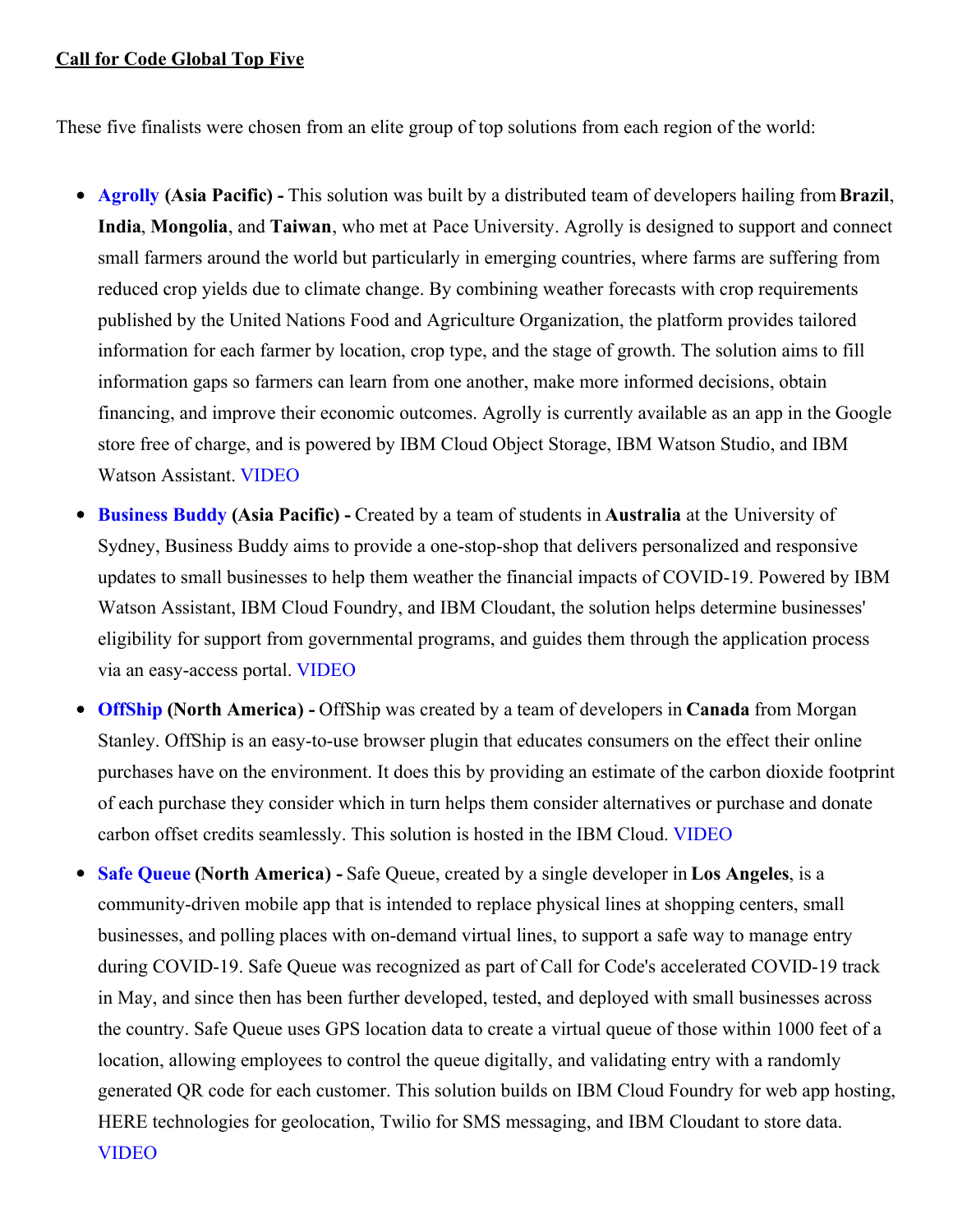**[SchoolListIt](https://c212.net/c/link/?t=0&l=en&o=2929448-1&h=753001641&u=https%3A%2F%2Fdeveloper.ibm.com%2Fblogs%2Fschoollistit%2F&a=SchoolListIt) (North America) -** Created by a working mother of three children in **North Carolina**, SchoolListIt is designed to help families successfully manage schoolwork during the especially challenging circumstances surrounding COVID-19. SchoolListIt compiles information from the wide array of learning apps that teachers use, and makes it easy for students or guardians to understand at a glance what assignments are due and when, while also building a digital community for parents. The solution uses IBM Watson Text to Speech. [VIDEO](https://c212.net/c/link/?t=0&l=en&o=2929448-1&h=1640129817&u=https%3A%2F%2Fyoutu.be%2FqV5gUgjTvxE&a=VIDEO)

Each year, the Call for Code Global Prize winner receives \$200,000 and hands-on support from IBM, The Linux Foundation, and other partners to expand the open source community around their solution and to deploy their solution in areas of need. This year's grand prize winner will be selected by an elite group of judges, including some of the most [eminent](https://c212.net/c/link/?t=0&l=en&o=2929448-1&h=1748869458&u=https%3A%2F%2Fcallforcode.org%2Fjudges%2F&a=eminent+leaders) leaders in human rights, disaster risk reduction, business, and technology.

### **Path to Deployment**

The IBM Service Corps and technical experts helped incubate and deploy the previous two Global Challenge winning solutions. Last year's Call for Code Global Challenge winning team, [Prometeo](https://c212.net/c/link/?t=0&l=en&o=2929448-1&h=1709511968&u=https%3A%2F%2Fdeveloper.ibm.com%2Fcode-and-response%2Fdeployments%2Fprometeo%2F&a=Prometeo), created a wearable device that measures carbon monoxide, smoke concentration, humidity, and temperature to monitor firefighter safety in real-time as well as to help improve their health outcomes in the long-term. The solution was incubated and completed its first wildfire field test earlier this year during a controlled burn with the Grups de Reforç d'Actuacions Forestals (GRAF) and the Grup d'Emergències Mèdiques (GEM) dels Bombers de la Generalitat de Catalunya near Barcelona, Spain. Prometeo was developed by a team comprising a veteran firefighter, an emergency medical nurse, and three developers.

[Project](https://c212.net/c/link/?t=0&l=en&o=2929448-1&h=4263313885&u=https%3A%2F%2Fdeveloper.ibm.com%2Fcode-and-response%2Fdeployments%2Fproject-owl%2F&a=Project+Owl) Owl, the winning solution from Call for Code 2018, provides an offline communication infrastructure that gives first responders a simple interface for managing all aspects of a disaster. The physical "clusterduck" network is made of hubs that create a mesh network that can send speech-based communications using conversational systems to a central application. Together with the IBM Service Corps, Project Owl has been piloted across Puerto Rico, focusing on areas that were hit hard by hurricanes.

Both projects, as well as [others,](https://c212.net/c/link/?t=0&l=en&o=2929448-1&h=2362471550&u=https%3A%2F%2Fdeveloper.ibm.com%2Fcallforcode%2Fprojects%2F&a=others) continue to be incubated through the Call for Code deployment pipeline.

#### **Call for Code University Edition**

This year, IBM partnered with the Clinton Global Initiative University (CGI U) to launch a dedicated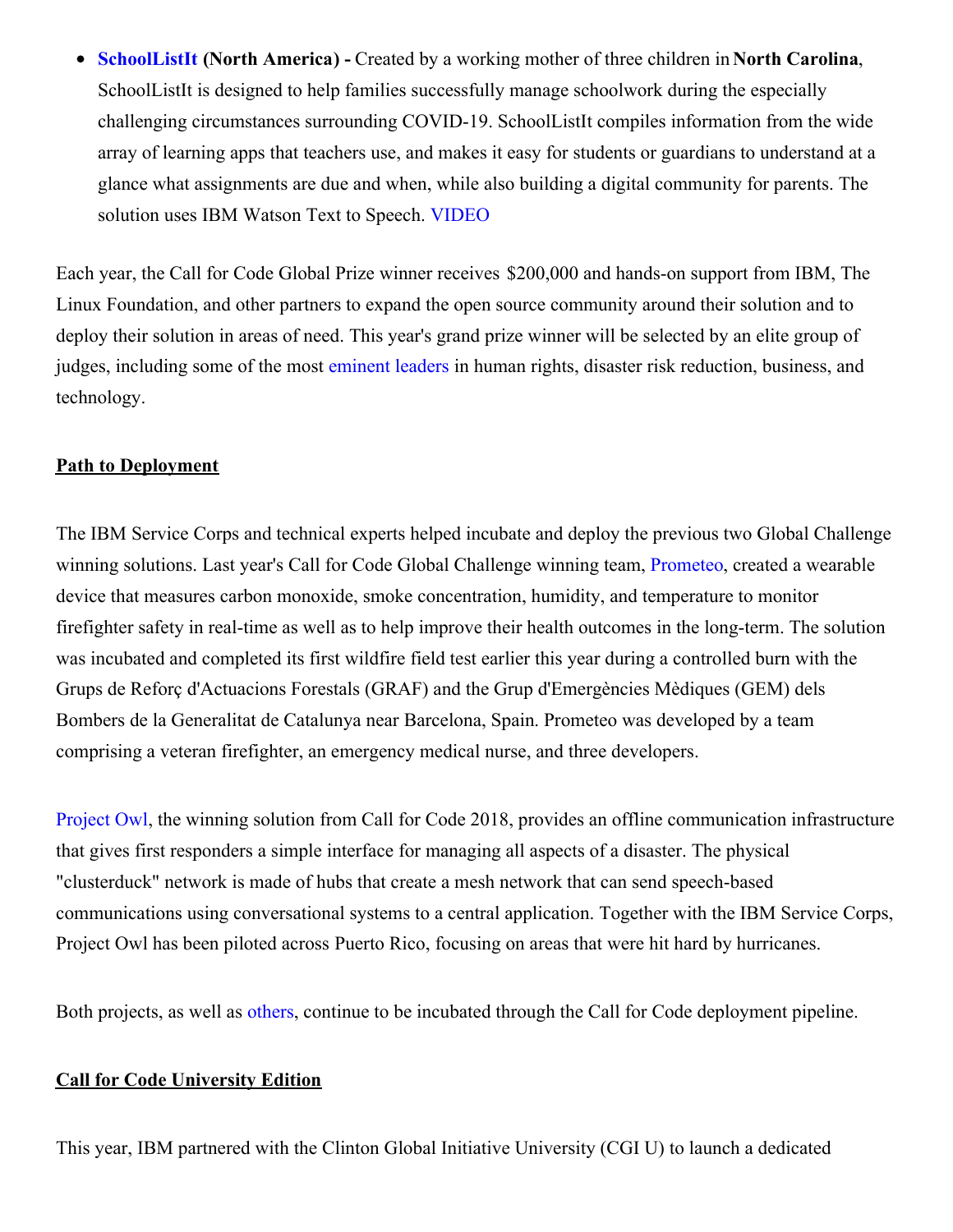University Edition within Call for Code. Together, IBM and CGI U reached more than 53,000 students around the world to help create solutions to fight COVID-19 and climate change. The 2020 Call for Code Challenge University finalists are: **Kairos App** (Latin America); **Lupe** (Europe); **Pandemap** (Asia Pacific); **Plant-it** (North America); and **Rechargd** (Asia Pacific). Solutions in the University Edition are competing for a grand prize of \$10,000. The grand prize-winning team and runner-up will also receive the opportunity to interview for a potential role at IBM.

"This year, we launched the dedicated University Edition within the Call for Code Global Challenge so university students around the world could apply their learnings from the classroom, life experiences and imagination to tackling climate change and COVID-19 in sustainable, equitable and innovative ways," said Chelsea Clinton, Vice Chair, Clinton Foundation. "These finalist solutions are outstanding, and we look forward to announcing a winner on October 13th."

#### **Growing Ecosystem**

Call for Code's growth and success is a product of the unique ecosystem that IBM and David Clark Cause have convened to unite the technology development community with humanitarian organizations ensuring that solutions are robust, efficient, innovative, and easy-to-use. This community includes the United Nations Human Rights Office, The Linux Foundation, United Nations Office for Disaster Risk Reduction, Clinton Foundation and Clinton Global Initiative University, Cloud Native Computing Foundation, Verizon, Persistent Systems, Arrow Electronics, HERE Technologies, Ingram Micro, IntelePeer, Consumer Technology Association Foundation, World Bank, Caribbean Girls Hack, Kode With Klossy, World Institute on Disability, and many more.

"We are facing a time of unprecedented crisis," said Laurent Sauveur, Chief, External Relations, UN Human Rights "While the COVID-19 pandemic puts lives and livelihoods at immediate risk, climate change is an existential threat for humanity. By triggering global engagement, initiatives like Call for Code open up the potential for developers and problem solvers around the world to put their skills to use to create inclusive and effective response solutions that can be deployed quickly yet have long-term impact."

The grand prize and University Edition winners will be announced on October 13 via a digital event, the 2020 Call for Code Awards: A Global [Celebration](https://c212.net/c/link/?t=0&l=en&o=2929448-1&h=2208326141&u=https%3A%2F%2Fdeveloper.ibm.com%2Fcallforcode%2Fawards%2F&a=2020+Call+for+Code+Awards%3A+A+Global+Celebration+of+Tech+for+Good) of Tech for Good .

#### **About Call for Code Global Challenge**